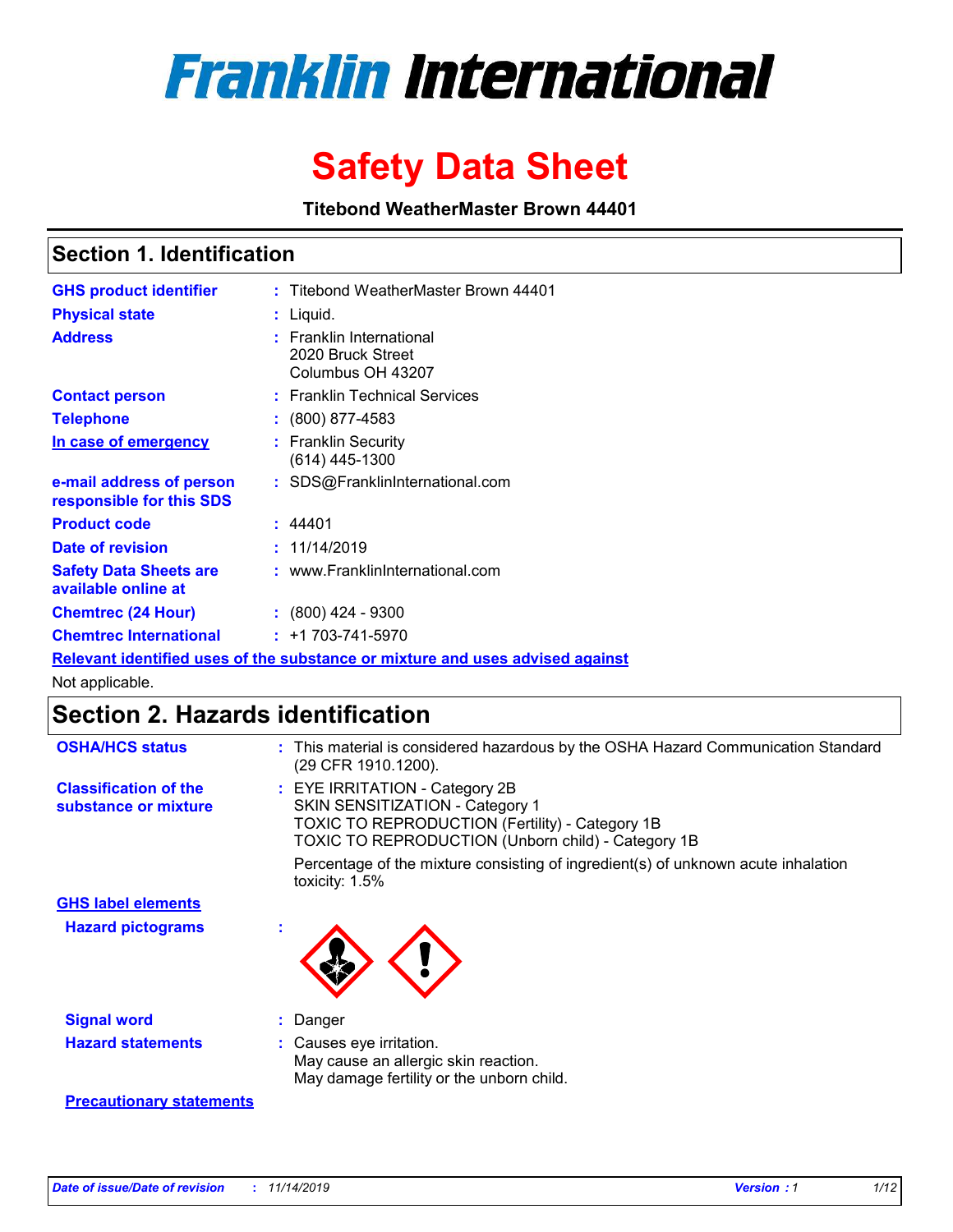## **Section 2. Hazards identification**

| <b>Prevention</b>                          | : Obtain special instructions before use. Do not handle until all safety precautions have<br>been read and understood. Wear protective gloves. Wear eye or face protection.<br>Wear protective clothing. Avoid breathing vapor. Wash hands thoroughly after handling.<br>Contaminated work clothing must not be allowed out of the workplace.                                                        |
|--------------------------------------------|------------------------------------------------------------------------------------------------------------------------------------------------------------------------------------------------------------------------------------------------------------------------------------------------------------------------------------------------------------------------------------------------------|
| <b>Response</b>                            | : IF exposed or concerned: Get medical attention. IF ON SKIN: Wash with plenty of<br>soap and water. Wash contaminated clothing before reuse. If skin irritation or rash<br>occurs: Get medical attention. IF IN EYES: Rinse cautiously with water for several<br>minutes. Remove contact lenses, if present and easy to do. Continue rinsing. If eye<br>irritation persists: Get medical attention. |
| <b>Storage</b>                             | : Store locked up.                                                                                                                                                                                                                                                                                                                                                                                   |
| <b>Disposal</b>                            | : Dispose of contents and container in accordance with all local, regional, national and<br>international regulations.                                                                                                                                                                                                                                                                               |
| <b>Hazards not otherwise</b><br>classified | : Product generates methanol during cure.                                                                                                                                                                                                                                                                                                                                                            |

## **Section 3. Composition/information on ingredients**

| <b>Substance/mixture</b><br>: Mixture                |                   |                     |
|------------------------------------------------------|-------------------|---------------------|
| Ingredient name                                      | $\frac{9}{6}$     | <b>CAS number</b>   |
| 3-aminopropyltriethoxysilane<br>Dibutyltin dilaurate | ∣≤3<br>$\leq 0.3$ | 919-30-2<br>77-58-7 |

Any concentration shown as a range is to protect confidentiality or is due to batch variation.

**There are no additional ingredients present which, within the current knowledge of the supplier and in the concentrations applicable, are classified as hazardous to health or the environment and hence require reporting in this section.**

**Occupational exposure limits, if available, are listed in Section 8.**

### **Section 4. First aid measures**

| <b>Description of necessary first aid measures</b> |                                                                                                                                                                                                                                                                                                                                                                                                                                                                                                                                                                                                                                                                                                                                                                           |  |  |  |
|----------------------------------------------------|---------------------------------------------------------------------------------------------------------------------------------------------------------------------------------------------------------------------------------------------------------------------------------------------------------------------------------------------------------------------------------------------------------------------------------------------------------------------------------------------------------------------------------------------------------------------------------------------------------------------------------------------------------------------------------------------------------------------------------------------------------------------------|--|--|--|
| <b>Eye contact</b>                                 | : Immediately flush eyes with plenty of water, occasionally lifting the upper and lower<br>eyelids. Check for and remove any contact lenses. Continue to rinse for at least 10<br>minutes. If irritation persists, get medical attention.                                                                                                                                                                                                                                                                                                                                                                                                                                                                                                                                 |  |  |  |
| <b>Inhalation</b>                                  | : Remove victim to fresh air and keep at rest in a position comfortable for breathing. If<br>not breathing, if breathing is irregular or if respiratory arrest occurs, provide artificial<br>respiration or oxygen by trained personnel. It may be dangerous to the person providing<br>aid to give mouth-to-mouth resuscitation. Get medical attention. If unconscious, place<br>in recovery position and get medical attention immediately. Maintain an open airway.<br>Loosen tight clothing such as a collar, tie, belt or waistband. In case of inhalation of<br>decomposition products in a fire, symptoms may be delayed. The exposed person may<br>need to be kept under medical surveillance for 48 hours.                                                       |  |  |  |
| <b>Skin contact</b>                                | : Wash with plenty of soap and water. Remove contaminated clothing and shoes. Wash<br>contaminated clothing thoroughly with water before removing it, or wear gloves.<br>Continue to rinse for at least 10 minutes. Get medical attention. In the event of any<br>complaints or symptoms, avoid further exposure. Wash clothing before reuse. Clean<br>shoes thoroughly before reuse.                                                                                                                                                                                                                                                                                                                                                                                     |  |  |  |
| <b>Ingestion</b>                                   | : Wash out mouth with water. Remove dentures if any. Remove victim to fresh air and<br>keep at rest in a position comfortable for breathing. If material has been swallowed and<br>the exposed person is conscious, give small quantities of water to drink. Stop if the<br>exposed person feels sick as vomiting may be dangerous. Do not induce vomiting<br>unless directed to do so by medical personnel. If vomiting occurs, the head should be<br>kept low so that vomit does not enter the lungs. Get medical attention. Never give<br>anything by mouth to an unconscious person. If unconscious, place in recovery position<br>and get medical attention immediately. Maintain an open airway. Loosen tight clothing<br>such as a collar, tie, belt or waistband. |  |  |  |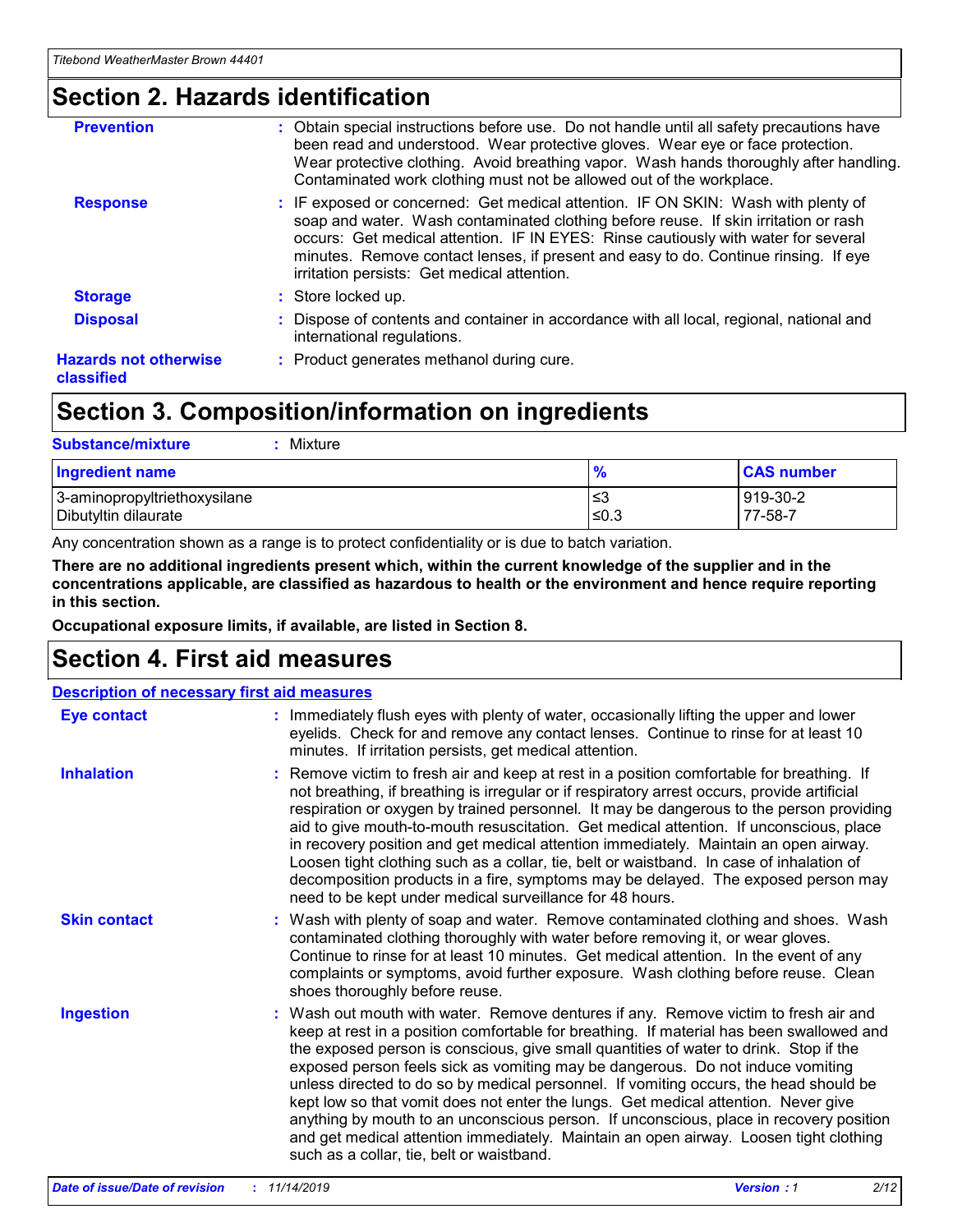## **Section 4. First aid measures**

| Most important symptoms/effects, acute and delayed |  |                                                                                                                                                                                                                                                                                                                                                                                                                 |  |  |
|----------------------------------------------------|--|-----------------------------------------------------------------------------------------------------------------------------------------------------------------------------------------------------------------------------------------------------------------------------------------------------------------------------------------------------------------------------------------------------------------|--|--|
| <b>Potential acute health effects</b>              |  |                                                                                                                                                                                                                                                                                                                                                                                                                 |  |  |
| Eye contact                                        |  | : May cause eye irritation.                                                                                                                                                                                                                                                                                                                                                                                     |  |  |
| <b>Inhalation</b>                                  |  | : No known significant effects or critical hazards.                                                                                                                                                                                                                                                                                                                                                             |  |  |
| <b>Skin contact</b>                                |  | : May cause skin irritation.                                                                                                                                                                                                                                                                                                                                                                                    |  |  |
| <b>Ingestion</b>                                   |  | : No known significant effects or critical hazards.                                                                                                                                                                                                                                                                                                                                                             |  |  |
| Over-exposure signs/symptoms                       |  |                                                                                                                                                                                                                                                                                                                                                                                                                 |  |  |
| <b>Eye contact</b>                                 |  | : Adverse symptoms may include the following:<br>irritation<br>watering<br>redness                                                                                                                                                                                                                                                                                                                              |  |  |
| <b>Inhalation</b>                                  |  | : Adverse symptoms may include the following:<br>reduced fetal weight<br>increase in fetal deaths<br>skeletal malformations                                                                                                                                                                                                                                                                                     |  |  |
| <b>Skin contact</b>                                |  | : Adverse symptoms may include the following:<br>irritation<br>redness<br>reduced fetal weight<br>increase in fetal deaths<br>skeletal malformations                                                                                                                                                                                                                                                            |  |  |
| <b>Ingestion</b>                                   |  | : Adverse symptoms may include the following:<br>reduced fetal weight<br>increase in fetal deaths<br>skeletal malformations                                                                                                                                                                                                                                                                                     |  |  |
|                                                    |  | <b>Indication of immediate medical attention and special treatment needed, if necessary</b>                                                                                                                                                                                                                                                                                                                     |  |  |
| <b>Notes to physician</b>                          |  | : In case of inhalation of decomposition products in a fire, symptoms may be delayed.<br>The exposed person may need to be kept under medical surveillance for 48 hours.                                                                                                                                                                                                                                        |  |  |
| <b>Specific treatments</b>                         |  | : No specific treatment.                                                                                                                                                                                                                                                                                                                                                                                        |  |  |
| <b>Protection of first-aiders</b>                  |  | : No action shall be taken involving any personal risk or without suitable training. If it is<br>suspected that fumes are still present, the rescuer should wear an appropriate mask or<br>self-contained breathing apparatus. It may be dangerous to the person providing aid to<br>give mouth-to-mouth resuscitation. Wash contaminated clothing thoroughly with water<br>before removing it, or wear gloves. |  |  |

**See toxicological information (Section 11)**

### **Section 5. Fire-fighting measures**

| <b>Extinguishing media</b>                             |                                                                                                                                                                                                     |
|--------------------------------------------------------|-----------------------------------------------------------------------------------------------------------------------------------------------------------------------------------------------------|
| <b>Suitable extinguishing</b><br>media                 | : Use an extinguishing agent suitable for the surrounding fire.                                                                                                                                     |
| <b>Unsuitable extinguishing</b><br>media               | $:$ None known.                                                                                                                                                                                     |
| <b>Specific hazards arising</b><br>from the chemical   | : In a fire or if heated, a pressure increase will occur and the container may burst.                                                                                                               |
| <b>Hazardous thermal</b><br>decomposition products     | : Decomposition products may include the following materials:<br>carbon dioxide<br>carbon monoxide<br>nitrogen oxides<br>metal oxide/oxides                                                         |
| <b>Special protective actions</b><br>for fire-fighters | : Promptly isolate the scene by removing all persons from the vicinity of the incident if<br>there is a fire. No action shall be taken involving any personal risk or without suitable<br>training. |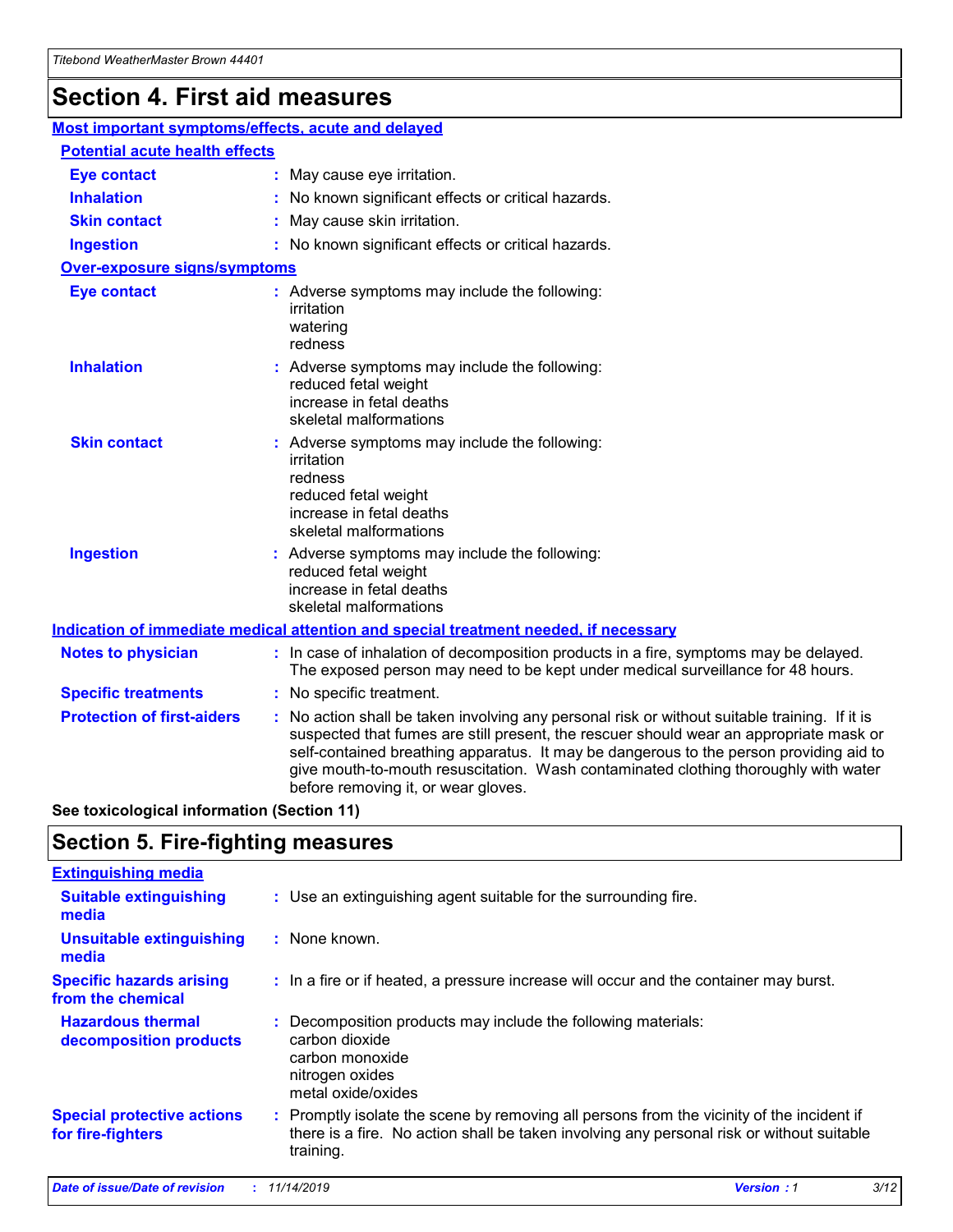### **Section 5. Fire-fighting measures**

**Special protective equipment for fire-fighters** Fire-fighters should wear appropriate protective equipment and self-contained breathing **:** apparatus (SCBA) with a full face-piece operated in positive pressure mode.

### **Section 6. Accidental release measures**

### **Personal precautions, protective equipment and emergency procedures**

| For non-emergency<br>personnel                               |  | : No action shall be taken involving any personal risk or without suitable training.<br>Evacuate surrounding areas. Keep unnecessary and unprotected personnel from<br>entering. Do not touch or walk through spilled material. Avoid breathing vapor or mist.<br>Provide adequate ventilation. Wear appropriate respirator when ventilation is<br>inadequate. Put on appropriate personal protective equipment.                                                                                                                                                                                                                                                                                             |  |  |
|--------------------------------------------------------------|--|--------------------------------------------------------------------------------------------------------------------------------------------------------------------------------------------------------------------------------------------------------------------------------------------------------------------------------------------------------------------------------------------------------------------------------------------------------------------------------------------------------------------------------------------------------------------------------------------------------------------------------------------------------------------------------------------------------------|--|--|
|                                                              |  | For emergency responders : If specialized clothing is required to deal with the spillage, take note of any information in<br>Section 8 on suitable and unsuitable materials. See also the information in "For non-<br>emergency personnel".                                                                                                                                                                                                                                                                                                                                                                                                                                                                  |  |  |
| <b>Environmental precautions</b>                             |  | : Avoid dispersal of spilled material and runoff and contact with soil, waterways, drains<br>and sewers. Inform the relevant authorities if the product has caused environmental<br>pollution (sewers, waterways, soil or air).                                                                                                                                                                                                                                                                                                                                                                                                                                                                              |  |  |
| <b>Methods and materials for containment and cleaning up</b> |  |                                                                                                                                                                                                                                                                                                                                                                                                                                                                                                                                                                                                                                                                                                              |  |  |
| <b>Small spill</b>                                           |  | : Stop leak if without risk. Move containers from spill area. Dilute with water and mop up<br>if water-soluble. Alternatively, or if water-insoluble, absorb with an inert dry material and<br>place in an appropriate waste disposal container. Dispose of via a licensed waste<br>disposal contractor.                                                                                                                                                                                                                                                                                                                                                                                                     |  |  |
| <b>Large spill</b>                                           |  | : Stop leak if without risk. Move containers from spill area. Approach release from<br>upwind. Prevent entry into sewers, water courses, basements or confined areas. Wash<br>spillages into an effluent treatment plant or proceed as follows. Contain and collect<br>spillage with non-combustible, absorbent material e.g. sand, earth, vermiculite or<br>diatomaceous earth and place in container for disposal according to local regulations<br>(see Section 13). Dispose of via a licensed waste disposal contractor. Contaminated<br>absorbent material may pose the same hazard as the spilled product. Note: see<br>Section 1 for emergency contact information and Section 13 for waste disposal. |  |  |

### **Section 7. Handling and storage**

| <b>Precautions for safe handling</b>                                             |                                                                                                                                                                                                                                                                                                                                                                                                                                                                                                                                                                                                                                                                                                                                                                                                                                                  |
|----------------------------------------------------------------------------------|--------------------------------------------------------------------------------------------------------------------------------------------------------------------------------------------------------------------------------------------------------------------------------------------------------------------------------------------------------------------------------------------------------------------------------------------------------------------------------------------------------------------------------------------------------------------------------------------------------------------------------------------------------------------------------------------------------------------------------------------------------------------------------------------------------------------------------------------------|
| <b>Protective measures</b>                                                       | : Put on appropriate personal protective equipment (see Section 8). Persons with a<br>history of skin sensitization problems should not be employed in any process in which<br>this product is used. Avoid exposure - obtain special instructions before use. Avoid<br>exposure during pregnancy. Do not handle until all safety precautions have been read<br>and understood. Do not get in eyes or on skin or clothing. Do not ingest. Avoid<br>breathing vapor or mist. If during normal use the material presents a respiratory hazard,<br>use only with adequate ventilation or wear appropriate respirator. Keep in the original<br>container or an approved alternative made from a compatible material, kept tightly<br>closed when not in use. Empty containers retain product residue and can be hazardous.<br>Do not reuse container. |
| <b>Advice on general</b><br>occupational hygiene                                 | : Eating, drinking and smoking should be prohibited in areas where this material is<br>handled, stored and processed. Workers should wash hands and face before eating,<br>drinking and smoking. Remove contaminated clothing and protective equipment before<br>entering eating areas. See also Section 8 for additional information on hygiene<br>measures.                                                                                                                                                                                                                                                                                                                                                                                                                                                                                    |
| <b>Conditions for safe storage,</b><br>including any<br><b>incompatibilities</b> | Store between the following temperatures: 0 to 120 $\degree$ C (32 to 248 $\degree$ F). Store in<br>accordance with local regulations. Store in original container protected from direct<br>sunlight in a dry, cool and well-ventilated area, away from incompatible materials (see<br>Section 10) and food and drink. Store locked up. Keep container tightly closed and<br>sealed until ready for use. Containers that have been opened must be carefully<br>resealed and kept upright to prevent leakage. Do not store in unlabeled containers.<br>Use appropriate containment to avoid environmental contamination. See Section 10 for<br>incompatible materials before handling or use.                                                                                                                                                     |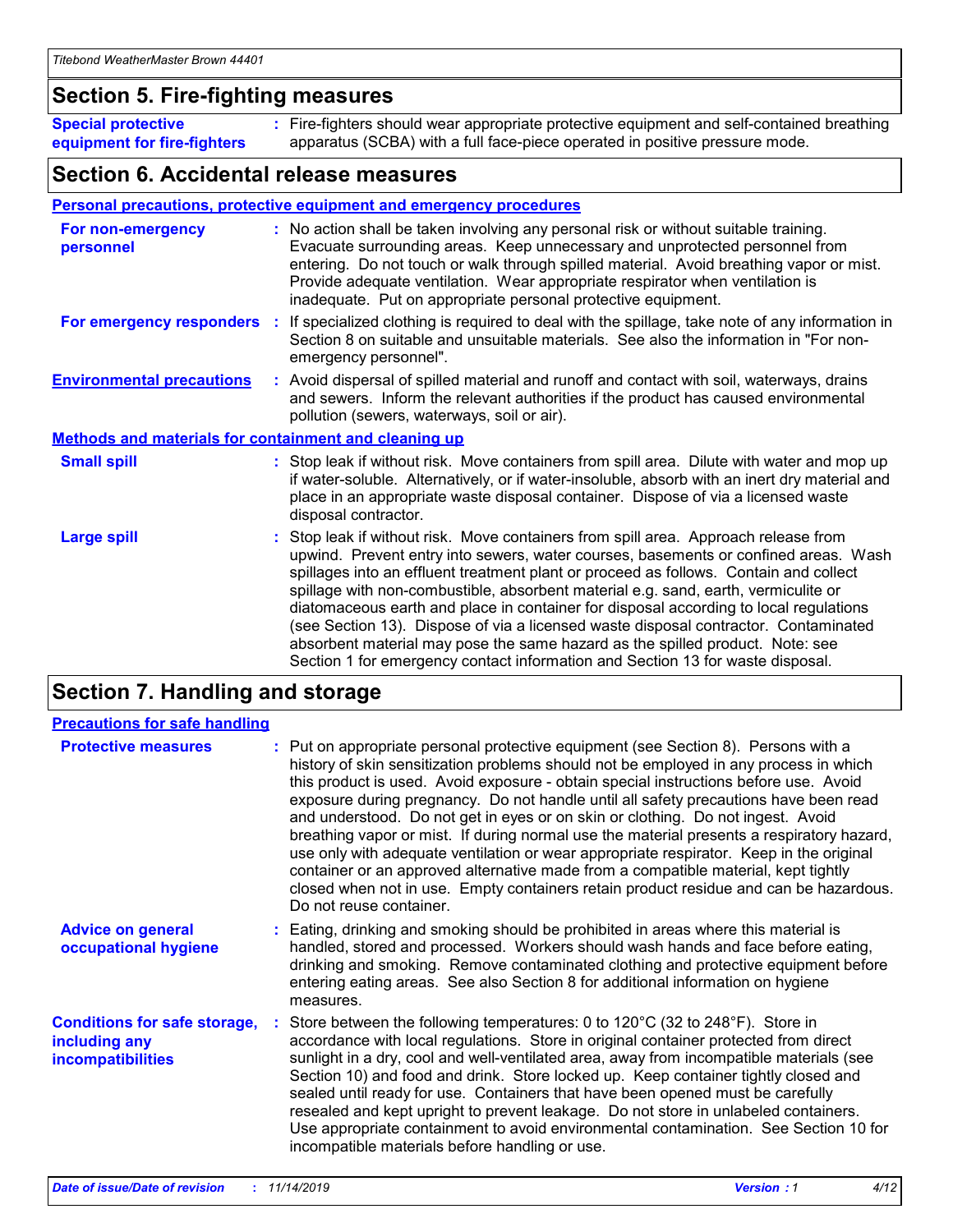## **Section 8. Exposure controls/personal protection**

#### **Control parameters**

### **Occupational exposure limits**

| <b>Ingredient name</b>                               |    |                        | <b>Exposure limits</b>                                                                                                                                                                                                                                                                                                                                                                                                                                                                                                                                                                                                 |
|------------------------------------------------------|----|------------------------|------------------------------------------------------------------------------------------------------------------------------------------------------------------------------------------------------------------------------------------------------------------------------------------------------------------------------------------------------------------------------------------------------------------------------------------------------------------------------------------------------------------------------------------------------------------------------------------------------------------------|
| 3-aminopropyltriethoxysilane<br>Dibutyltin dilaurate |    |                        | None.<br>ACGIH TLV (United States, 3/2019). Absorbed through skin.<br>Notes: as Sn<br>TWA: 0.1 mg/m <sup>3</sup> , (as Sn) 8 hours.<br>STEL: 0.2 mg/m <sup>3</sup> , (as Sn) 15 minutes.<br>NIOSH REL (United States, 10/2016). Absorbed through skin.<br>Notes: as Sn<br>TWA: 0.1 mg/m <sup>3</sup> , (as Sn) 10 hours.<br>OSHA PEL (United States, 5/2018). Notes: as Sn<br>TWA: $0.1 \text{ mg/m}^3$ , (as Sn) 8 hours.<br>OSHA PEL 1989 (United States, 3/1989). Absorbed through skin.<br>Notes: measured as Sn<br>TWA: 0.1 mg/m <sup>3</sup> , (measured as Sn) 8 hours. Form: Organic                           |
| <b>Appropriate engineering</b><br>controls           |    |                        | : If user operations generate dust, fumes, gas, vapor or mist, use process enclosures,<br>local exhaust ventilation or other engineering controls to keep worker exposure to<br>airborne contaminants below any recommended or statutory limits.                                                                                                                                                                                                                                                                                                                                                                       |
| <b>Environmental exposure</b><br><b>controls</b>     |    |                        | Emissions from ventilation or work process equipment should be checked to ensure<br>they comply with the requirements of environmental protection legislation. In some<br>cases, fume scrubbers, filters or engineering modifications to the process equipment<br>will be necessary to reduce emissions to acceptable levels.                                                                                                                                                                                                                                                                                          |
| <b>Individual protection measures</b>                |    |                        |                                                                                                                                                                                                                                                                                                                                                                                                                                                                                                                                                                                                                        |
| <b>Hygiene measures</b>                              |    |                        | : Wash hands, forearms and face thoroughly after handling chemical products, before<br>eating, smoking and using the lavatory and at the end of the working period.<br>Appropriate techniques should be used to remove potentially contaminated clothing.<br>Contaminated work clothing should not be allowed out of the workplace. Wash<br>contaminated clothing before reusing. Ensure that eyewash stations and safety<br>showers are close to the workstation location.                                                                                                                                            |
| <b>Eye/face protection</b>                           |    |                        | : Safety eyewear complying with an approved standard should be used when a risk<br>assessment indicates this is necessary to avoid exposure to liquid splashes, mists,<br>gases or dusts. If contact is possible, the following protection should be worn, unless<br>the assessment indicates a higher degree of protection: chemical splash goggles.                                                                                                                                                                                                                                                                  |
| <b>Skin protection</b>                               |    |                        |                                                                                                                                                                                                                                                                                                                                                                                                                                                                                                                                                                                                                        |
| <b>Hand protection</b>                               |    |                        | : Chemical-resistant, impervious gloves complying with an approved standard should be<br>worn at all times when handling chemical products if a risk assessment indicates this is<br>necessary. Considering the parameters specified by the glove manufacturer, check<br>during use that the gloves are still retaining their protective properties. It should be<br>noted that the time to breakthrough for any glove material may be different for different<br>glove manufacturers. In the case of mixtures, consisting of several substances, the<br>protection time of the gloves cannot be accurately estimated. |
| <b>Body protection</b>                               |    | handling this product. | Personal protective equipment for the body should be selected based on the task being<br>performed and the risks involved and should be approved by a specialist before                                                                                                                                                                                                                                                                                                                                                                                                                                                |
| <b>Other skin protection</b>                         |    |                        | : Appropriate footwear and any additional skin protection measures should be selected<br>based on the task being performed and the risks involved and should be approved by a<br>specialist before handling this product.                                                                                                                                                                                                                                                                                                                                                                                              |
| <b>Respiratory protection</b>                        | ÷. | aspects of use.        | Based on the hazard and potential for exposure, select a respirator that meets the<br>appropriate standard or certification. Respirators must be used according to a<br>respiratory protection program to ensure proper fitting, training, and other important                                                                                                                                                                                                                                                                                                                                                         |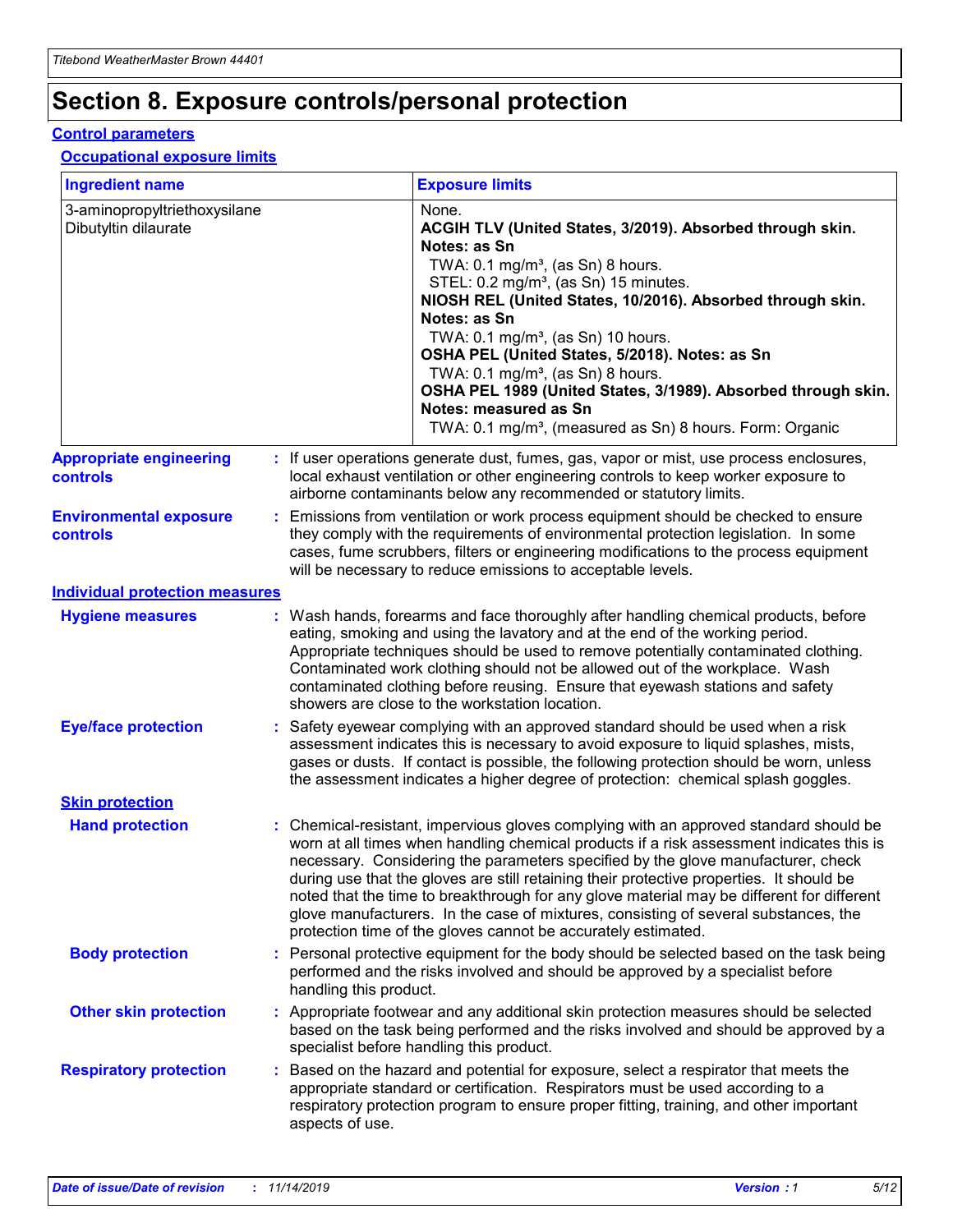### **Section 9. Physical and chemical properties**

#### **Appearance**

| <b>Physical state</b>                             | : Liquid. [Paste.]                                              |
|---------------------------------------------------|-----------------------------------------------------------------|
| <b>Color</b>                                      | : Brown.                                                        |
| Odor                                              | None [Slight]                                                   |
| <b>Odor threshold</b>                             | $:$ Not available.                                              |
| рH                                                | : Not applicable.                                               |
| <b>Melting point</b>                              | : Not available.                                                |
| <b>Boiling point</b>                              | : >100°C (>212°F)                                               |
| <b>Flash point</b>                                | : Closed cup: >200°C (>392°F) [Setaflash.]                      |
| <b>Evaporation rate</b>                           | $:$ <1 (butyl acetate = 1)                                      |
| <b>Flammability (solid, gas)</b>                  | : Not available.                                                |
| Lower and upper explosive<br>(flammable) limits   | : Not available.                                                |
| <b>VOC (less water, less</b>                      | $: 0$ g/l                                                       |
| exempt solvents)                                  |                                                                 |
| <b>Volatility</b>                                 | $: 0\%$ (w/w)                                                   |
| <b>Vapor density</b>                              | : Not available.                                                |
| <b>Relative density</b>                           | : 1.4329                                                        |
| <b>Solubility</b>                                 | Insoluble in the following materials: cold water and hot water. |
| <b>Solubility in water</b>                        | : Not available.                                                |
| <b>Partition coefficient: n-</b><br>octanol/water | $:$ Not available.                                              |
| <b>Auto-ignition temperature</b>                  | : Not available.                                                |
| <b>Decomposition temperature</b>                  | : Not available.                                                |

## **Section 10. Stability and reactivity**

| <b>Reactivity</b>                            | : No specific test data related to reactivity available for this product or its ingredients.            |
|----------------------------------------------|---------------------------------------------------------------------------------------------------------|
| <b>Chemical stability</b>                    | : The product is stable.                                                                                |
| <b>Possibility of hazardous</b><br>reactions | : Under normal conditions of storage and use, hazardous reactions will not occur.                       |
| <b>Conditions to avoid</b>                   | : No specific data.                                                                                     |
| <b>Incompatible materials</b>                | : No specific data.                                                                                     |
| <b>Hazardous decomposition</b><br>products   | Under normal conditions of storage and use, hazardous decomposition products should<br>not be produced. |

## **Section 11. Toxicological information**

### **Information on toxicological effects**

### **Acute toxicity**

| <b>Product/ingredient name</b> | <b>Result</b>           | <b>Species</b> | <b>Dose</b>                | <b>Exposure</b> |
|--------------------------------|-------------------------|----------------|----------------------------|-----------------|
| 3-aminopropyltriethoxysilane   | <b>ILD50 Dermal</b>     | Rabbit         | 4.29 g/kg                  |                 |
| Dibutyltin dilaurate           | ILD50 Oral<br>LD50 Oral | Rat<br>Rat     | $1.57$ g/kg<br>175 $mg/kg$ |                 |
|                                |                         |                |                            |                 |

**Irritation/Corrosion**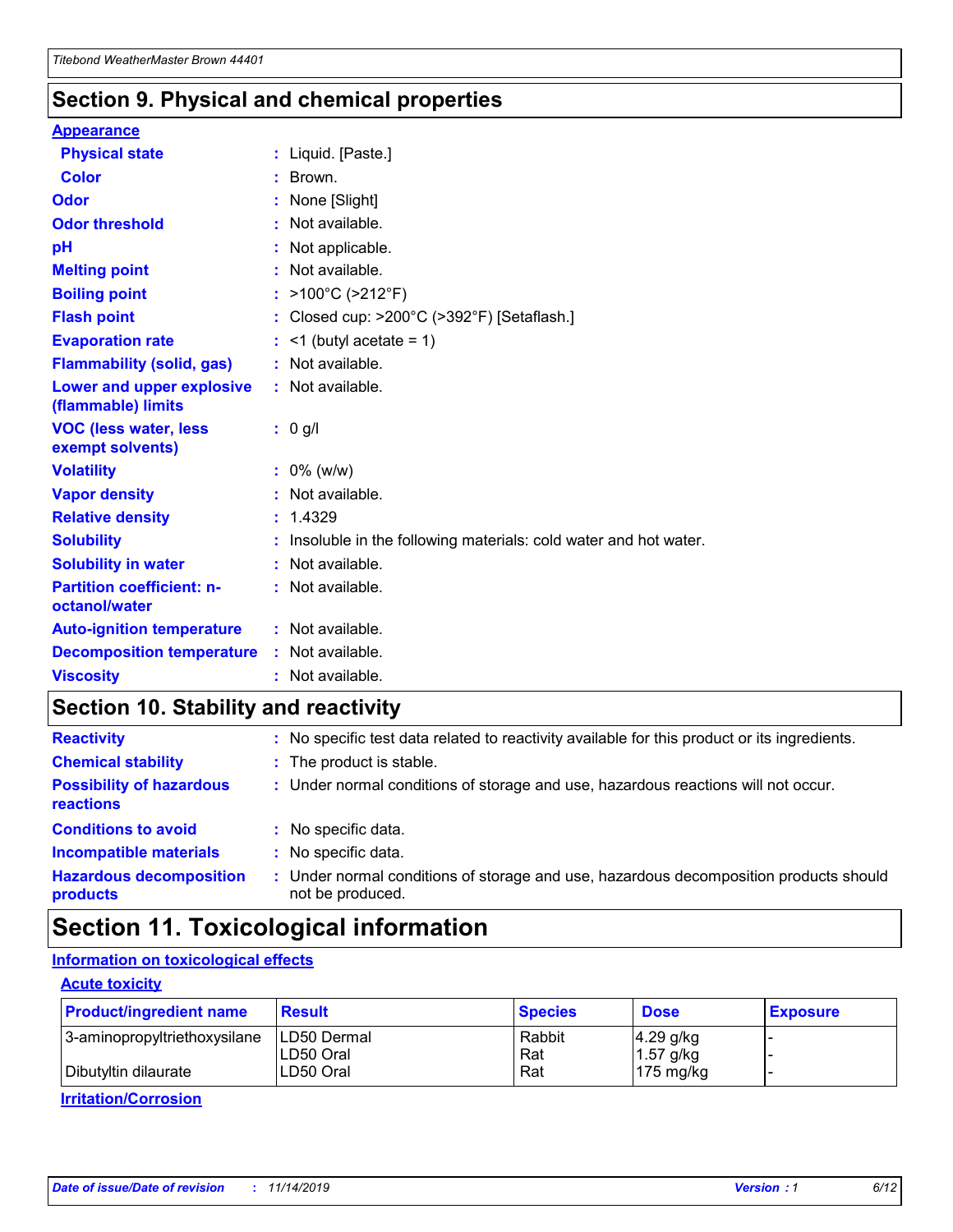## **Section 11. Toxicological information**

| <b>Product/ingredient name</b> | <b>Result</b>            | <b>Species</b> | <b>Score</b> | <b>Exposure</b>           | <b>Observation</b> |
|--------------------------------|--------------------------|----------------|--------------|---------------------------|--------------------|
| 3-aminopropyltriethoxysilane   | Eyes - Mild irritant     | Rabbit         |              | $100$ mg                  |                    |
|                                | Eyes - Severe irritant   | Rabbit         |              | 24 hours 750              |                    |
|                                |                          |                |              | ug                        |                    |
|                                | Skin - Severe irritant   | Rabbit         |              | 24 hours 5                | -                  |
| Dibutyltin dilaurate           | Eyes - Moderate irritant | Rabbit         |              | mq<br><b>24 hours 100</b> |                    |
|                                |                          |                |              | mg                        |                    |
|                                | Skin - Severe irritant   | Rabbit         |              | 500 mg                    |                    |

### **Sensitization**

Not available.

#### **Mutagenicity**

Not available.

#### **Carcinogenicity**

Not available.

#### **Reproductive toxicity**

Not available.

#### **Teratogenicity**

Not available.

#### **Specific target organ toxicity (single exposure)**

Not available.

#### **Specific target organ toxicity (repeated exposure)**

| <b>Name</b>                                                                  |                                                                            | <b>Category</b>                                     | <b>Route of</b><br>exposure | <b>Target organs</b> |
|------------------------------------------------------------------------------|----------------------------------------------------------------------------|-----------------------------------------------------|-----------------------------|----------------------|
| Dibutyltin dilaurate                                                         |                                                                            | Category 1                                          | -                           | respiratory system   |
| <b>Aspiration hazard</b><br>Not available.                                   |                                                                            |                                                     |                             |                      |
| <b>Information on the likely</b><br>routes of exposure                       | : Not available.                                                           |                                                     |                             |                      |
| <b>Potential acute health effects</b>                                        |                                                                            |                                                     |                             |                      |
| <b>Eye contact</b>                                                           | : May cause eye irritation.                                                |                                                     |                             |                      |
| <b>Inhalation</b>                                                            |                                                                            | : No known significant effects or critical hazards. |                             |                      |
| <b>Skin contact</b>                                                          | : May cause skin irritation.                                               |                                                     |                             |                      |
| <b>Ingestion</b>                                                             |                                                                            | : No known significant effects or critical hazards. |                             |                      |
| Symptoms related to the physical, chemical and toxicological characteristics |                                                                            |                                                     |                             |                      |
| <b>Eye contact</b>                                                           | irritation<br>watering<br>redness                                          | : Adverse symptoms may include the following:       |                             |                      |
| <b>Inhalation</b>                                                            | reduced fetal weight<br>increase in fetal deaths<br>skeletal malformations | : Adverse symptoms may include the following:       |                             |                      |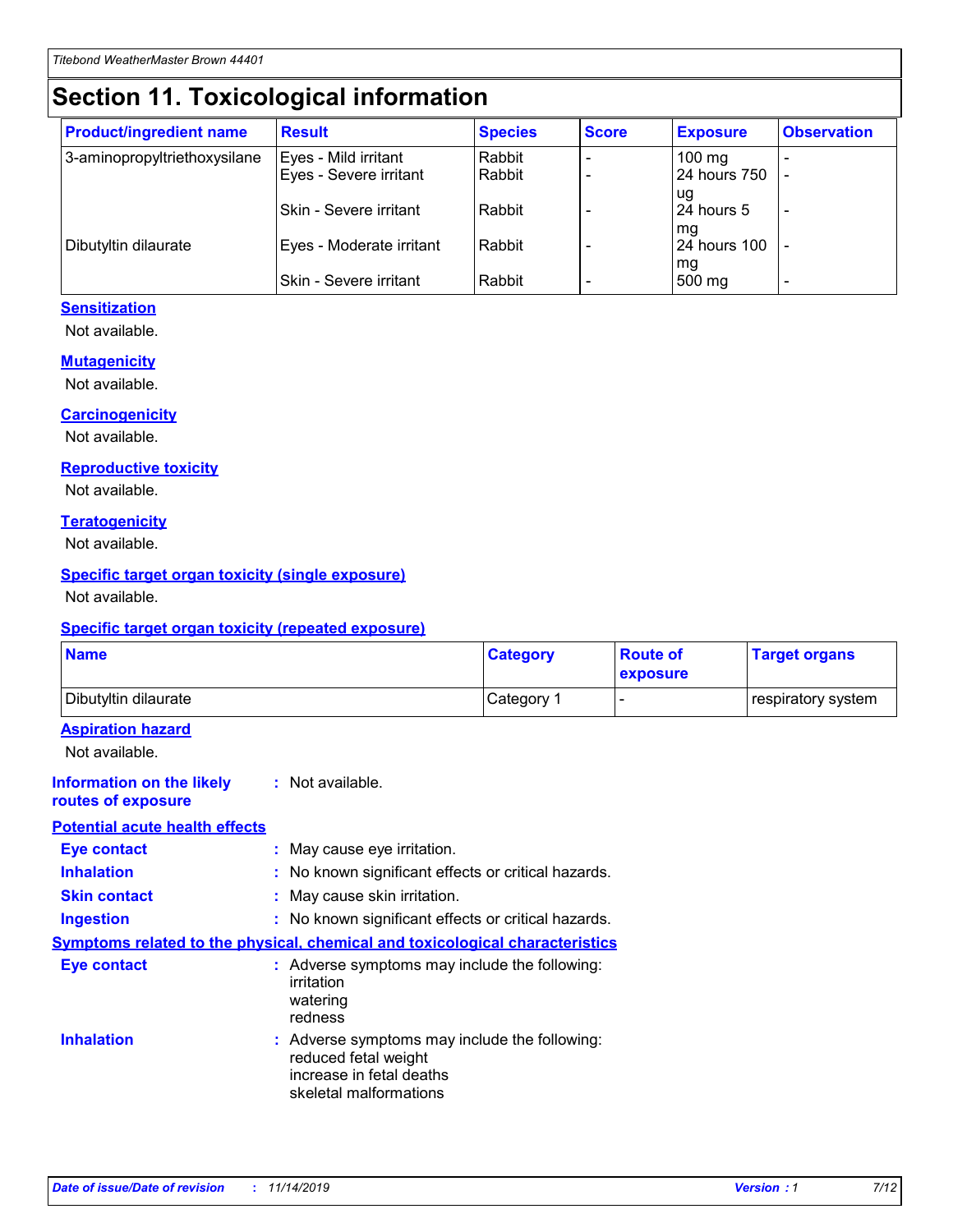# **Section 11. Toxicological information**

| <b>Skin contact</b>                     | : Adverse symptoms may include the following:<br>irritation<br>redness<br>reduced fetal weight<br>increase in fetal deaths<br>skeletal malformations |
|-----------------------------------------|------------------------------------------------------------------------------------------------------------------------------------------------------|
| <b>Ingestion</b>                        | : Adverse symptoms may include the following:<br>reduced fetal weight<br>increase in fetal deaths<br>skeletal malformations                          |
|                                         | Delayed and immediate effects and also chronic effects from short and long term exposure                                                             |
| <b>Short term exposure</b>              |                                                                                                                                                      |
| <b>Potential immediate</b><br>effects   | : Not available.                                                                                                                                     |
| <b>Potential delayed effects</b>        | : Not available.                                                                                                                                     |
| <b>Long term exposure</b>               |                                                                                                                                                      |
| <b>Potential immediate</b><br>effects   | : Not available.                                                                                                                                     |
| <b>Potential delayed effects</b>        | : Not available.                                                                                                                                     |
| <b>Potential chronic health effects</b> |                                                                                                                                                      |
| Not available.                          |                                                                                                                                                      |
| <b>General</b>                          | : Once sensitized, a severe allergic reaction may occur when subsequently exposed to<br>very low levels.                                             |
| <b>Carcinogenicity</b>                  | : No known significant effects or critical hazards.                                                                                                  |
| <b>Mutagenicity</b>                     | No known significant effects or critical hazards.                                                                                                    |
| <b>Teratogenicity</b>                   | May damage the unborn child.                                                                                                                         |
| <b>Developmental effects</b>            | No known significant effects or critical hazards.                                                                                                    |
| <b>Fertility effects</b>                | : May damage fertility.                                                                                                                              |
| <b>Numerical measures of toxicity</b>   |                                                                                                                                                      |
| <b>Acute toxicity estimates</b>         |                                                                                                                                                      |
|                                         |                                                                                                                                                      |

Not available.

## **Section 12. Ecological information**

### **Toxicity**

| <b>Product/ingredient name</b> | <b>Result</b>                     | <b>Species</b>                       | <b>Exposure</b> |
|--------------------------------|-----------------------------------|--------------------------------------|-----------------|
| Dibutyltin dilaurate           | Chronic EC10 > 2 mg/l Fresh water | Algae - Scenedesmus<br>I subspicatus | l 96 hours i    |

### **Persistence and degradability**

| <b>Product/ingredient name</b> | <b>Test</b>                                                                    | <b>Result</b>  |                   | <b>Dose</b> | <b>Inoculum</b>         |
|--------------------------------|--------------------------------------------------------------------------------|----------------|-------------------|-------------|-------------------------|
| Dibutyltin dilaurate           | OECD 301F<br>Ready<br>Biodegradability -<br>Manometric<br>Respirometry<br>Test | 23 % - 28 days |                   |             |                         |
| <b>Product/ingredient name</b> | <b>Aquatic half-life</b>                                                       |                | <b>Photolysis</b> |             | <b>Biodegradability</b> |
| Dibutyltin dilaurate           |                                                                                |                |                   |             | Inherent                |

### **Bioaccumulative potential**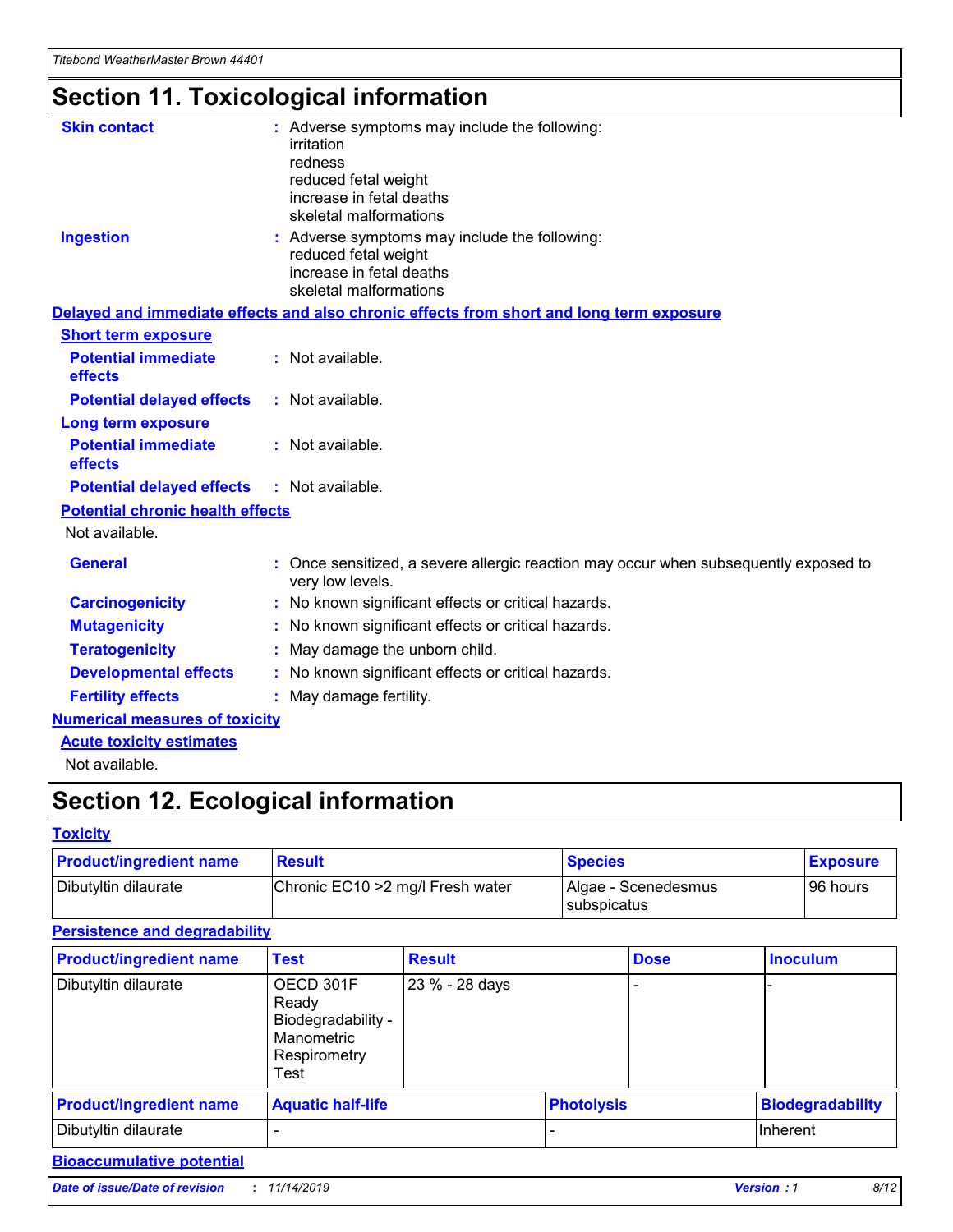## **Section 12. Ecological information**

| <b>Product/ingredient name</b> | $LoaPow$ | <b>BCF</b> | <b>Potential</b> |
|--------------------------------|----------|------------|------------------|
| 3-aminopropyltriethoxysilane   | 1.7      | 3.4        | low              |
| Dibutyltin dilaurate           | 4.44     | 2.91       | low              |

### **Mobility in soil**

| <i></i>                                                       |                                                     |
|---------------------------------------------------------------|-----------------------------------------------------|
| <b>Soil/water partition</b><br>coefficient (K <sub>oc</sub> ) | : Not available.                                    |
| <b>Other adverse effects</b>                                  | : No known significant effects or critical hazards. |

### **Section 13. Disposal considerations**

**Disposal methods :**

The generation of waste should be avoided or minimized wherever possible. Disposal of this product, solutions and any by-products should at all times comply with the requirements of environmental protection and waste disposal legislation and any regional local authority requirements. Dispose of surplus and non-recyclable products via a licensed waste disposal contractor. Waste should not be disposed of untreated to the sewer unless fully compliant with the requirements of all authorities with jurisdiction. Waste packaging should be recycled. Incineration or landfill should only be considered when recycling is not feasible. This material and its container must be disposed of in a safe way. Care should be taken when handling emptied containers that have not been cleaned or rinsed out. Empty containers or liners may retain some product residues. Avoid dispersal of spilled material and runoff and contact with soil, waterways, drains and sewers.

## **Section 14. Transport information**

|                                      | <b>DOT</b><br><b>Classification</b> | <b>TDG</b><br><b>Classification</b> | <b>Mexico</b><br><b>Classification</b> | <b>ADR/RID</b>           | <b>IMDG</b>              | <b>IATA</b>              |
|--------------------------------------|-------------------------------------|-------------------------------------|----------------------------------------|--------------------------|--------------------------|--------------------------|
| <b>UN number</b>                     | Not regulated.                      | Not regulated.                      | Not regulated.                         | Not regulated.           | Not regulated.           | Not regulated.           |
| <b>UN proper</b><br>shipping name    | $\qquad \qquad \blacksquare$        |                                     |                                        |                          |                          |                          |
| <b>Transport</b><br>hazard class(es) | $\blacksquare$                      | $\blacksquare$                      | $\blacksquare$                         | $\overline{\phantom{a}}$ | $\blacksquare$           | $\blacksquare$           |
| <b>Packing group</b>                 | $\overline{\phantom{a}}$            | $\overline{\phantom{0}}$            | $\overline{\phantom{0}}$               | -                        | $\overline{\phantom{0}}$ | $\overline{\phantom{a}}$ |
| <b>Environmental</b><br>hazards      | No.                                 | No.                                 | No.                                    | No.                      | No.                      | No.                      |

### **Section 15. Regulatory information**

### **U.S. Federal regulations**

### **SARA 302/304**

#### **Composition/information on ingredients**

No products were found.

**SARA 304 RQ :** Not applicable.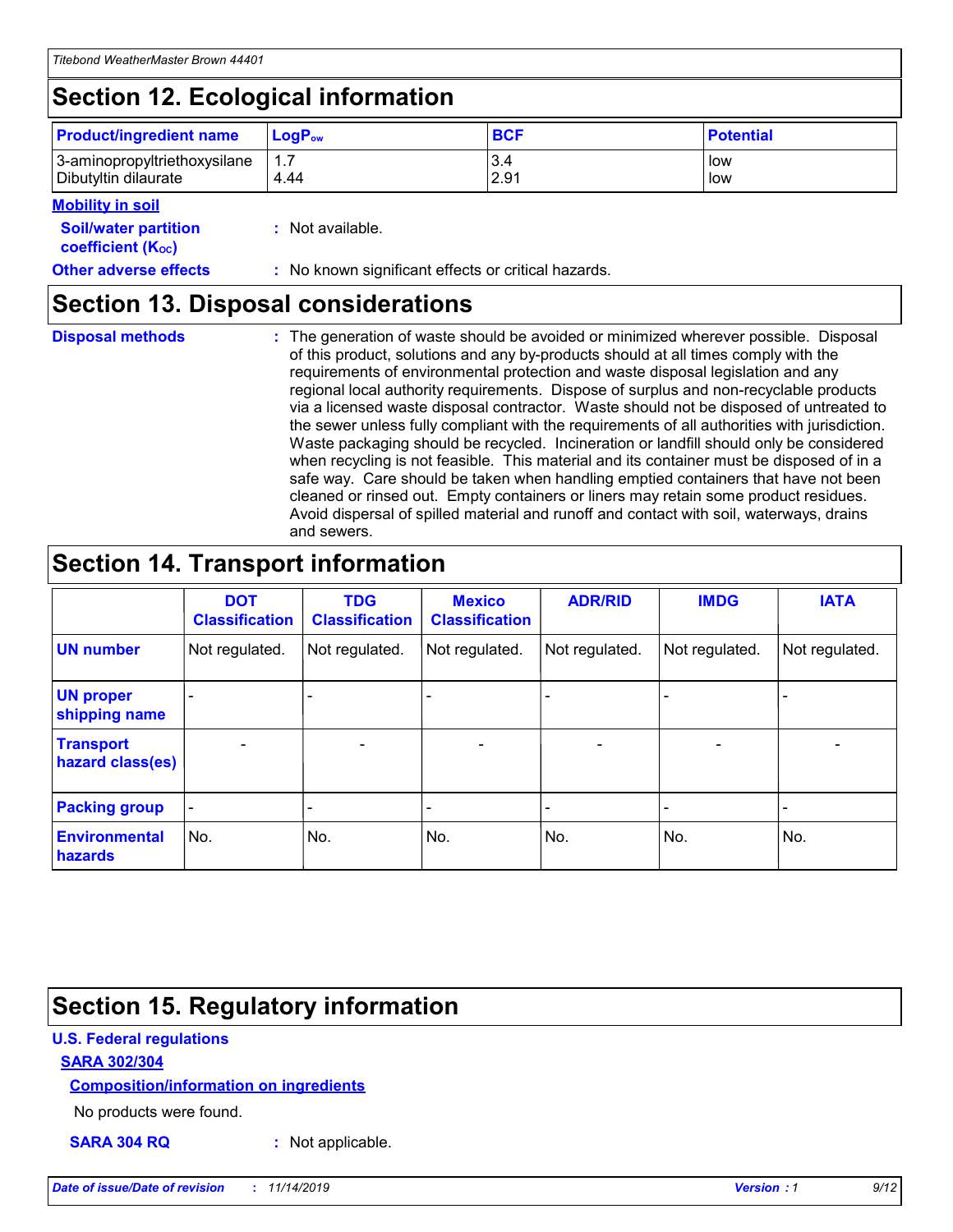## **Section 15. Regulatory information**

### **SARA 311/312**

**Classification :** EYE IRRITATION - Category 2B SKIN SENSITIZATION - Category 1 TOXIC TO REPRODUCTION (Fertility) - Category 1B TOXIC TO REPRODUCTION (Unborn child) - Category 1B

### **Composition/information on ingredients**

| <b>Name</b>                  | $\frac{9}{6}$ | <b>Classification</b>                                                                                            |
|------------------------------|---------------|------------------------------------------------------------------------------------------------------------------|
| 3-aminopropyltriethoxysilane | $\leq$ 3      | <b>FLAMMABLE LIQUIDS - Category 4</b><br><b>ACUTE TOXICITY (oral) - Category 4</b>                               |
|                              |               | SKIN IRRITATION - Category 2<br><b>EYE IRRITATION - Category 2A</b>                                              |
| Dibutyltin dilaurate         | ≤0.3          | ACUTE TOXICITY (oral) - Category 3<br>SKIN CORROSION - Category 1C                                               |
|                              |               | SERIOUS EYE DAMAGE - Category 1<br>SKIN SENSITIZATION - Category 1<br><b>GERM CELL MUTAGENICITY - Category 2</b> |
|                              |               | TOXIC TO REPRODUCTION (Fertility) - Category 1B<br>TOXIC TO REPRODUCTION (Unborn child) - Category 1B            |
|                              |               | SPECIFIC TARGET ORGAN TOXICITY (REPEATED<br>EXPOSURE) (respiratory system) - Category 1                          |

#### **State regulations**

| <b>Massachusetts</b> | : None of the components are listed. |
|----------------------|--------------------------------------|
| <b>New York</b>      | : None of the components are listed. |
| <b>New Jersey</b>    | : None of the components are listed. |
| <b>Pennsylvania</b>  | : None of the components are listed. |

#### **California Prop. 65**

**A** WARNING: This product can expose you to methanol, which is known to the State of California to cause birth defects or other reproductive harm. For more information go to www.P65Warnings.ca.gov.

| <b>Ingredient name</b> | No significant risk Maximum<br>level | acceptable dosage<br>level |
|------------------------|--------------------------------------|----------------------------|
| methanol               |                                      | Yes.                       |

#### **International regulations**

**Chemical Weapon Convention List Schedules I, II & III Chemicals** Not listed.

#### **Montreal Protocol**

Not listed.

**Stockholm Convention on Persistent Organic Pollutants**

Not listed.

### **UNECE Aarhus Protocol on POPs and Heavy Metals**

Not listed.

### **Inventory list**

### **China :** All components are listed or exempted.

**United States TSCA 8(b) inventory :** All components are active or exempted.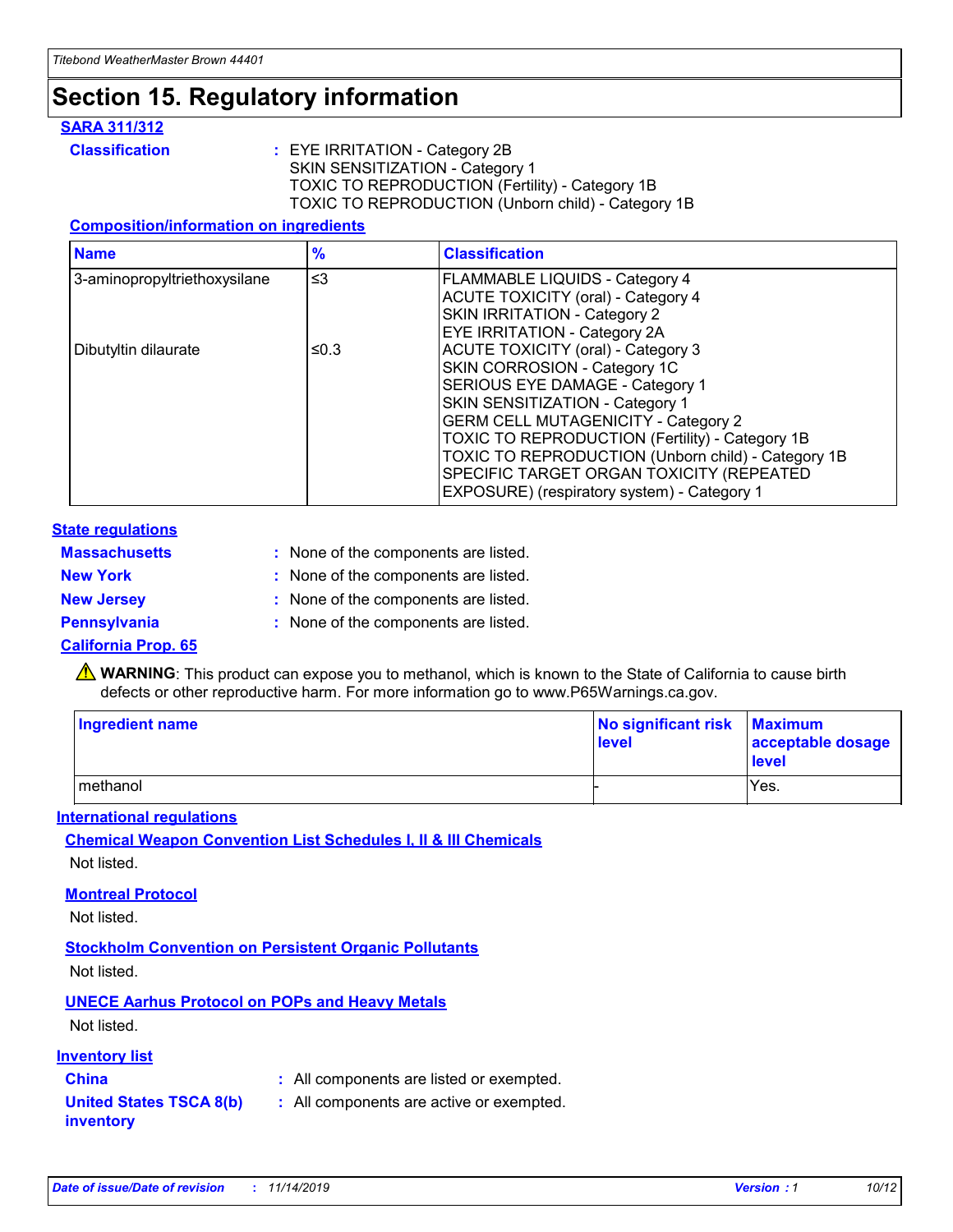## **Section 16. Other information**

**Hazardous Material Information System (U.S.A.)**



**Caution: HMIS® ratings are based on a 0-4 rating scale, with 0 representing minimal hazards or risks, and 4 representing significant hazards or risks. Although HMIS® ratings and the associated label are not required on SDSs or products leaving a facility under 29 CFR 1910.1200, the preparer may choose to provide them. HMIS® ratings are to be used with a fully implemented HMIS® program. HMIS® is a registered trademark and service mark of the American Coatings Association, Inc.**

**The customer is responsible for determining the PPE code for this material. For more information on HMIS® Personal Protective Equipment (PPE) codes, consult the HMIS® Implementation Manual.**

#### **National Fire Protection Association (U.S.A.)**



**Reprinted with permission from NFPA 704-2001, Identification of the Hazards of Materials for Emergency Response Copyright ©1997, National Fire Protection Association, Quincy, MA 02269. This reprinted material is not the complete and official position of the National Fire Protection Association, on the referenced subject which is represented only by the standard in its entirety.**

**Copyright ©2001, National Fire Protection Association, Quincy, MA 02269. This warning system is intended to be interpreted and applied only by properly trained individuals to identify fire, health and reactivity hazards of chemicals. The user is referred to certain limited number of chemicals with recommended classifications in NFPA 49 and NFPA 325, which would be used as a guideline only. Whether the chemicals are classified by NFPA or not, anyone using the 704 systems to classify chemicals does so at their own risk.**

**Procedure used to derive the classification**

| <b>Classification</b>                                                                                                                                                           |                                                                                                                                                                                                                                                                                                                                                                                                                                                                                                                                                                                 | <b>Justification</b>                                                     |  |
|---------------------------------------------------------------------------------------------------------------------------------------------------------------------------------|---------------------------------------------------------------------------------------------------------------------------------------------------------------------------------------------------------------------------------------------------------------------------------------------------------------------------------------------------------------------------------------------------------------------------------------------------------------------------------------------------------------------------------------------------------------------------------|--------------------------------------------------------------------------|--|
| <b>EYE IRRITATION - Category 2B</b><br>SKIN SENSITIZATION - Category 1<br>TOXIC TO REPRODUCTION (Fertility) - Category 1B<br>TOXIC TO REPRODUCTION (Unborn child) - Category 1B |                                                                                                                                                                                                                                                                                                                                                                                                                                                                                                                                                                                 | Expert judgment<br>Expert judgment<br>Expert judgment<br>Expert judgment |  |
| <b>History</b>                                                                                                                                                                  |                                                                                                                                                                                                                                                                                                                                                                                                                                                                                                                                                                                 |                                                                          |  |
| Date of printing                                                                                                                                                                | : 4/22/2022                                                                                                                                                                                                                                                                                                                                                                                                                                                                                                                                                                     |                                                                          |  |
| Date of issue/Date of<br>revision                                                                                                                                               | : 11/14/2019                                                                                                                                                                                                                                                                                                                                                                                                                                                                                                                                                                    |                                                                          |  |
| Date of previous issue                                                                                                                                                          | : 10/16/2020                                                                                                                                                                                                                                                                                                                                                                                                                                                                                                                                                                    |                                                                          |  |
| <b>Version</b>                                                                                                                                                                  | $\div$ 1                                                                                                                                                                                                                                                                                                                                                                                                                                                                                                                                                                        |                                                                          |  |
| <b>Key to abbreviations</b>                                                                                                                                                     | $\therefore$ ATE = Acute Toxicity Estimate<br><b>BCF</b> = Bioconcentration Factor<br>GHS = Globally Harmonized System of Classification and Labelling of Chemicals<br>IATA = International Air Transport Association<br><b>IBC</b> = Intermediate Bulk Container<br><b>IMDG = International Maritime Dangerous Goods</b><br>LogPow = logarithm of the octanol/water partition coefficient<br>MARPOL = International Convention for the Prevention of Pollution From Ships, 1973<br>as modified by the Protocol of 1978. ("Marpol" = marine pollution)<br>$UN = United Nations$ |                                                                          |  |